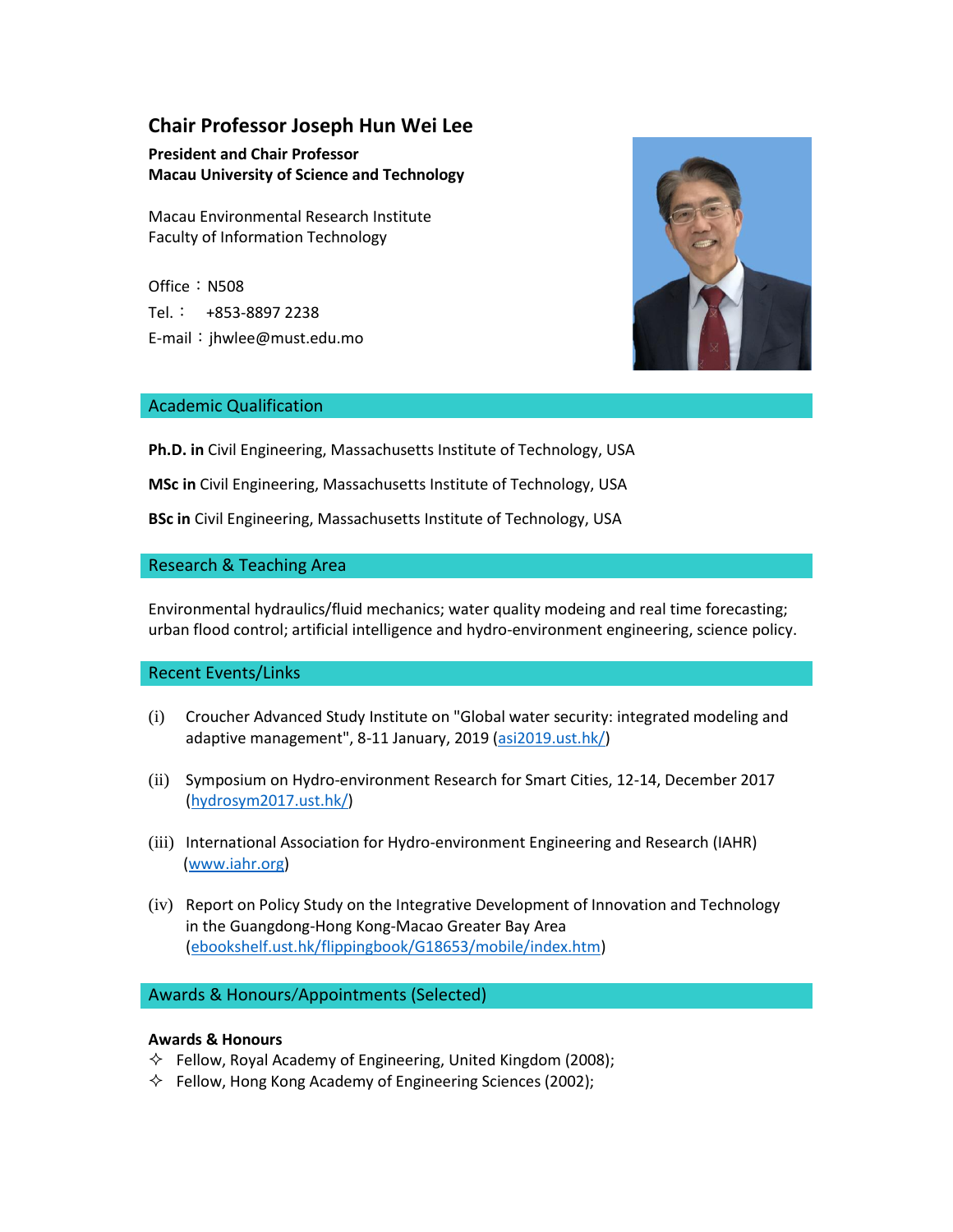- $\Diamond$  President, International Association for Hydro-environmental Engineering and Research (IAHR) (2019-);
- $\Diamond$  Da Yu Hydro-Science and Engineering Award (Second Class), "Hong Kong Happy Valley Underground Smart Flood Control System", Chinese Hydraulic Engineering Society (2018).
- $\Diamond$  Innovation Award (First Prize, Sustainability), "Supercritical Vortex Intakes for Urban Stormwater Management", Hong Kong Construction Industry Council (CIC) (2017);
- $\Diamond$  Honorary Member, International Association for Hydro-Environment Engineering and Research (IAHR) (2015);
- $\Diamond$  Karl Emil Hilgard Hydraulic Prize of the American Society of Civil Engineers (ASCE) (2013);
- $\Diamond$  China State Scientific and Technological Progress Award (Second class) (2010) (Principal Investigator);
- $\diamond$  Hunter Rouse Hydraulic Engineering Award, American Society of Civil Engineers (2009);
- $\diamond$  Innovation Award for Construction Industry, "Underground Flood Alleviation Scheme", Hong Kong Institution of Engineers (2002);
- $\Diamond$  Croucher Foundation Senior Research Fellowship Award (1998);
- $\Diamond$  Erskine Fellowship, University of Canterbury, New Zealand (1998);
- $\Diamond$  Alexander von Humboldt Research Fellow, University of Karlsruhe, Germany (1992-1993);
- $\diamond$  Commonwealth Academic Staff Fellowship, Imperial College of Science and Technology, United Kingdom (1985-1986).

### **Appointments**

- $\Diamond$  Honorary Professor, Nankai University (2010-);
- $\Diamond$  Honorary Professor, Hohai University (2019-);
- $\Diamond$  Chief Editor, Journal of Hydro-environment Research, Elsevier (2007-2019);
- $\Diamond$  Associate Editor, Journal of Hydraulic Engineering, ASCE (1997-);
- $\Diamond$  Associate Editor, Environmental Fluid Mechanics, Springer (2011-2020);
- $\Diamond$  Chairman, Hong Kong Research Grants Council (2020-March 2021);
- $\diamond$  Chairman, Assessment Panel of the Hong Kong Public Policy Research Scheme, Hong Kong SAR Government (2017-);
- $\diamond$  Member, Aviation Development and Three-runway System Advisory Committee, Hong Kong SAR Government (2015-2021).

### Working Experience

- President, Macau University of Science and Technology (MUST) (Jan 2021 -);
- $\triangleright$  Senior Member, Jockey Club Institute for Advanced Study, Hong Kong University of Science and Technology (HKUST) (July 2020-);
- $\triangleright$  Senior Advisor to the President and Visiting Professor, Department of Civil & Environmental Engineering, HKUST (July 2018-2020);
- Elman Family Professor of Engineering & Public Policy, HKUST (2017-2018);
- Vice-President for Research & Graduate Studies and Chair Professor, HKUST (2010-2016);
- Pro-Vice-Chancellor and Chair Professor, The University of Hong Kong (2004-Oct.2010);
- $\triangleright$  Dean of Engineering, The University of Hong Kong (2000-2003);
- $\triangleright$  Redmond Chair of Civil Engineering, The University of Hong Kong (1996-2010);
- $\triangleright$  Senior Lecturer; Reader (1991) and Chair Professor (1995), Department of Civil and Structural Engineering, The University of Hong Kong (1987-1996);
- $\triangleright$  Lecturer, Department of Civil Engineering, The University of Hong Kong (1980-1987);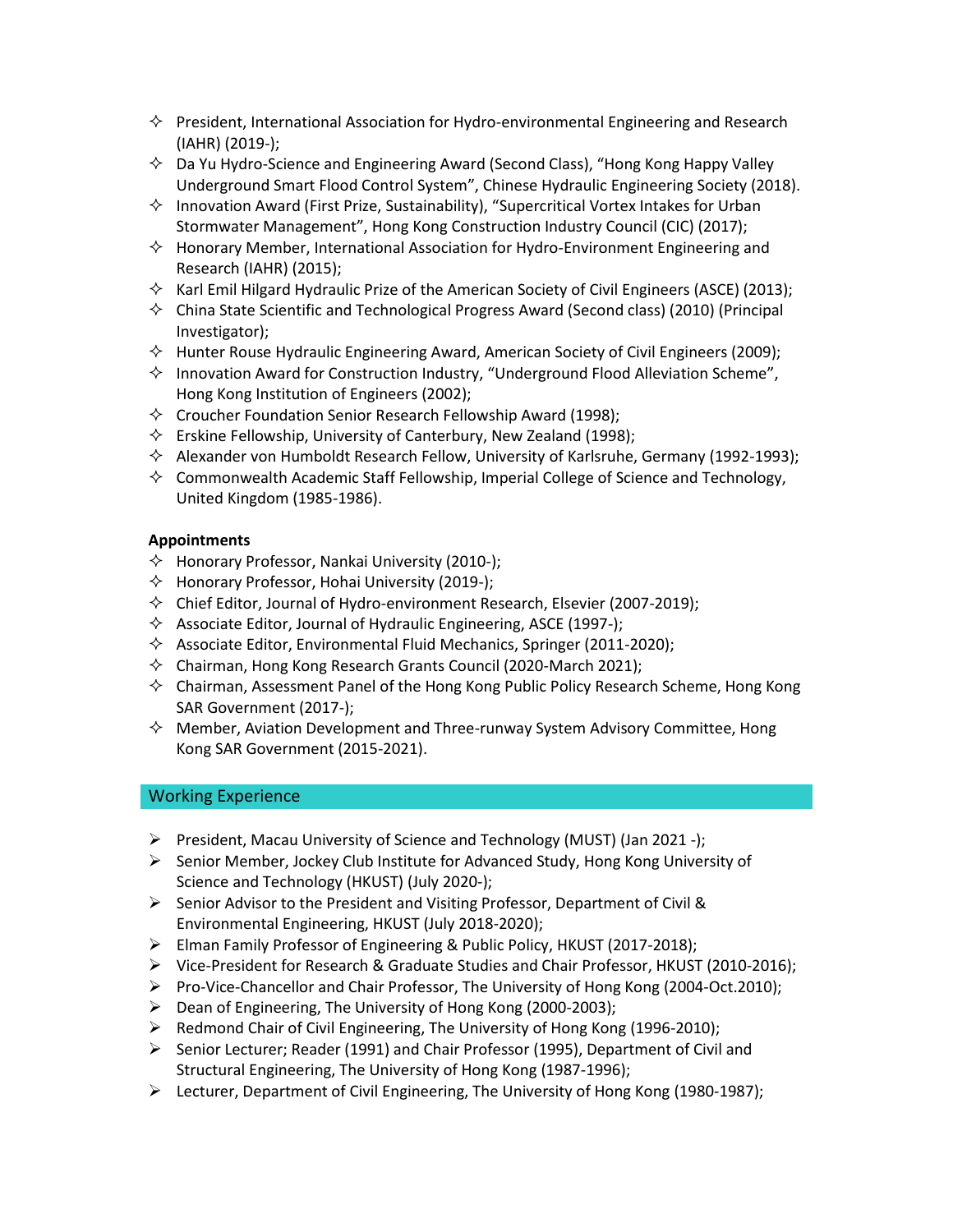$\triangleright$  Assistant Professor, Department of Civil Engineering, University of Delaware, Newark, Delaware, USA (1977-1980)

#### Academic Publications (selected)

#### **Books/Edited Volumes**

1. Wang, Z.Y., Lee, J.H.W. and Melching, C.S., *River Dynamics and Integrated River Management*, Springer, 2013, 847 pp. (ISBN 978-3-642-25651-6).

2. Fang, H.H.P. and Lee, J.H.W. (ed.), Sustainable and Safe Water Supplies, *Water Science and Technology: Water Supply*, Vol.7, No.2, 2007, 220 pp.

3. Lee, J.H.W. and Lam, K.M. (ed.), *Environmental Hydraulics and Sustainable Water Management*, Taylor and Francis, London, 2005, 2315 pp. (ISBN 04-1536-546-5).

4. Lee, J.H.W. and Chu, V.H., *Turbulent Jets and Plumes – a Lagrangian Approach*, Springer/Kluwer, 2003, 390 pp. (ISBN 1-4020-7520-0).

5. Lee, J.H.W., Jayawardena, A.W. and Wang, Z.Y. (ed.), *Proceedings of the Second International Symposium on Environmental Hydraulics, Hong Kong*, December 16-18, 1998, A.A. Balkema, Netherlands, 1999, 976 pp. (ISBN 90-5809-035-3).

6. Lee, J.H.W. and Cheung, Y.K. (ed.), *Proceedings of the International Symposium on Environmental Hydraulics,* Hong Kong, December 16-18, 1991, A.A. Balkema, Netherlands, 1991, Vol. 1 and 2, 1659 pp. (ISBN 90-5410-038-9).

#### **Journal Papers**

1. Guo, J. H., Ma, Y. Y. and Lee, J.H.W.\*, "Real-time automated identification of algal bloom species for fisheries management in subtropical coastal waters", *Journal of Hydro-environment Research,* Vol.36, 2021, pp. 1-32 [\(https://doi.org/10.1016/j.jher.2021.03.002\)](https://doi.org/10.1016/j.jher.2021.03.002).

2. Guo, J.H., Dong, Y. and Lee, J.H.W.\*, "A real time data driven algal bloom risk forecast system for mariculture management", *Marine Pollution Bulletin*, Vol. 161, 2020, 111731.

3. Chan, S.N., Chang, L., Choi, K.W., Lee, J.H.W.\*, Fawell, J.K. and Kwok, K.Y.T., "Unraveling the causes of excess lead in drinking water supply systems of densely populated high-rise buildings in Hong Kong" , *Environmental Science and Technology*, Vol.54, No. 22, 2020, pp. 14322-14333.

4. Cheng, K.H., Chan, S.N. and Lee, J.H.W.\*, "Remote sensing of coastal algal blooms using Unmanned Aerial Vehicles", *Marine Pollution Bulletin*, Vol. 152, March 2020, 110889-14.

5. Yang, A.J.K., Chan, S.N., Lee, J.H.W.\* and Zhang, X, "Integral model of a reacting chlorine jet in ammonia nitrogen and treated primary effluent", *Journal of Hydro-environment Research*, Vol. 27, 2019, pp. 50-64.

6. Arega, F.\*, Lam, M.Y. and Lee, J.H.W., "Supercritical stormwater flow interception through bottom rack with transverse barrier", *Journal of Irrigation and Drainage Engineering*, ASCE, Vol. 145, No. 4, 2019, 05019002-13.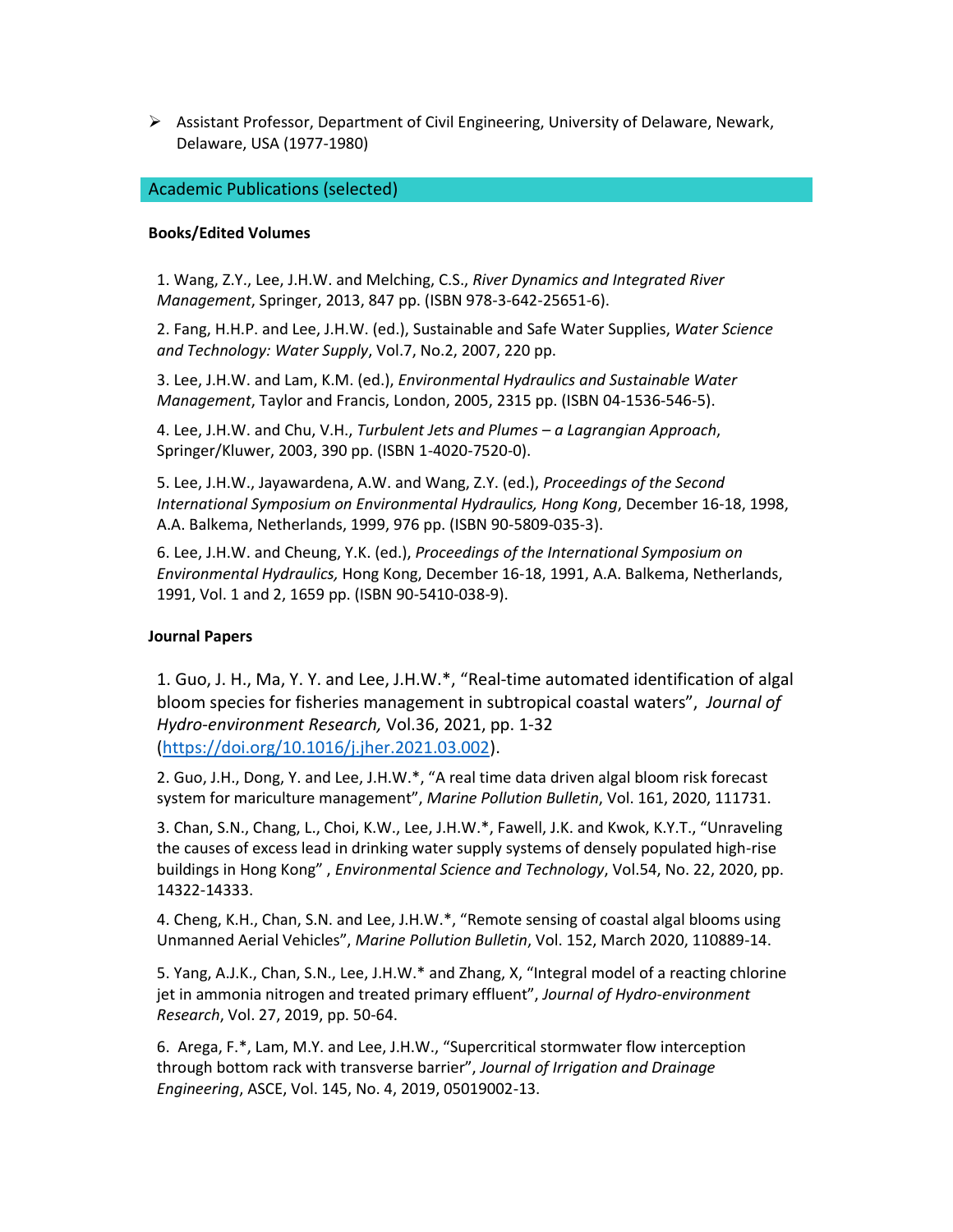7. Li, W., Zhang, X.\*, Li, X. and Lee, J.H.W., "Mystery of the high chlorine consumption in disinfecting a chemically enhanced primary saline sewage", *Water Research*, Vol. 145, No. 15, November 2018, pp. 181-189.

8. Chan, S.N., Wong, K.C. and Lee, J.H.W.\*, "Hydraulics of air-water flow in a supercritical bottom rack intake", *Journal of Hydro-Environment Research*, Vol. 21, 2018, 60-75.

9. Chan, S.N., Qiao, Q.S. and Lee, J.H.W.\*, "On the three-dimensional flow of a stable tangential vortex intake", *Journal of Hydro-Environment Research*, Vol. 21, 2018, 29-42.

10. Xu, E.G.\*, Chan, S.N., Choi, K.W., Lee, J.H.W. and Leung, K.M.Y., "Tracking major endocrine disruptors in coastal waters using an integrative approach coupling field-based study and hydrodynamic modelling", *Environmental Pollution*, Vol. 233, 2018, pp. 387-394.

11. Chan, S.N., Cong, J., and Lee, J.H.W.\*, "3D numerical modeling of geyser formation by release of entrapped air from horizontal pipe into vertical shaft", *Journal of Hydraulic Engineering*, ASCE, Vol. 144, No. 3, 2018, 04017071-16.

12. Qiao, Q.S., Choi, K.W., Chan, S.N. and Lee, J.H.W.\*, "Internal hydraulics of a chlorine jet diffuser", *Journal of Hydraulic Engineering*, ASCE, Vol. 143, No. 12, 2017, 06017022-7.

13. Chan, S.N., Qiao, Q.S., Lee, J.H.W.\*, Choi, K.W. and Huang, J.C., "Modeling of mixing and rapid chlorine demand in sewage disinfection with dense chlorine jets", *Journal of Environmental Engineering*, ASCE, Vol. 143, No. 11, 2017, 04017074-12.

14. Lee, J.H.W.\*, Qiao, Q.S., Chan, S.N., Choi, K.W. and Huang, J.C., "Field experiments of chlorine demand in disinfection of treated primary effluent", *Journal of Environmental Engineering*, ASCE, Vol. 143, No. 11, 2017, 4017073-16.

15. Cong, J., Chan, S.N., and Lee, J.H.W.\*, "Geyser formation by release of entrapped air from horizontal pipe into vertical shaft", *Journal of Hydraulic Engineering*, ASCE, Vol. 143, No. 9, 2017, 04017039-13.

16. Lee, J.O.O., Choi, K.W., Chu, J.C.W. and Lee, J.H.W.\*, "Country Paper 9: A science-based management approach for sustainable mariculture in Hong Kong SAR", In W. Miao & K. K. Lal (Eds.), *Sustainable intensification of aquaculture in the Asia-Pacific region. Documentation of successful practices*, Bangkok, Thailand: FAO. 2016, 103-109.

17. Choi, K.W., Lai, C.C.K. and Lee, J.H.W.\*, "Mixing in the intermediate field of dense jets in cross currents", *Journal of Hydraulic Engineering*, ASCE, Vol. 142, No. 1, 2016, 04015041-17.

18. Chan, Y.M., Thoe, W. and Lee, J.H.W.\*, "Field and laboratory studies of Escherichia coli decay rate in subtropical coastal water", *Journal of Hydro-environment Research*, Vol. 9, No. 1, 2015, 1-14.

19. Lee, J.H.W.\*, Wong, K.T.M., Choi, K.W. and Arega, F., "Post-operation performance of the Tai Hang Tung Storage Scheme in storm events: 2D hydraulic analysis and field verification", *Journal of Hydraulic Engineering*, Vol. 140, No. 4, 2014, 05014001.

20. Chan, S.N., Lee, K.W.Y. and Lee, J.H.W.\*, "Numerical modelling of horizontal sedimentladen jets", *Environmental Fluid Mechanics*, Vol. 14, No. 1, 2014, 173-200.

21. Thoe, W. and Lee, J.H.W.\*, "Daily forecasting of Hong Kong beach water quality by Multiple Linear Regression (MLR) models", *Journal of Environmental Engineering*, ASCE, Vol. 140, No. 2, 2014, 04013007-13.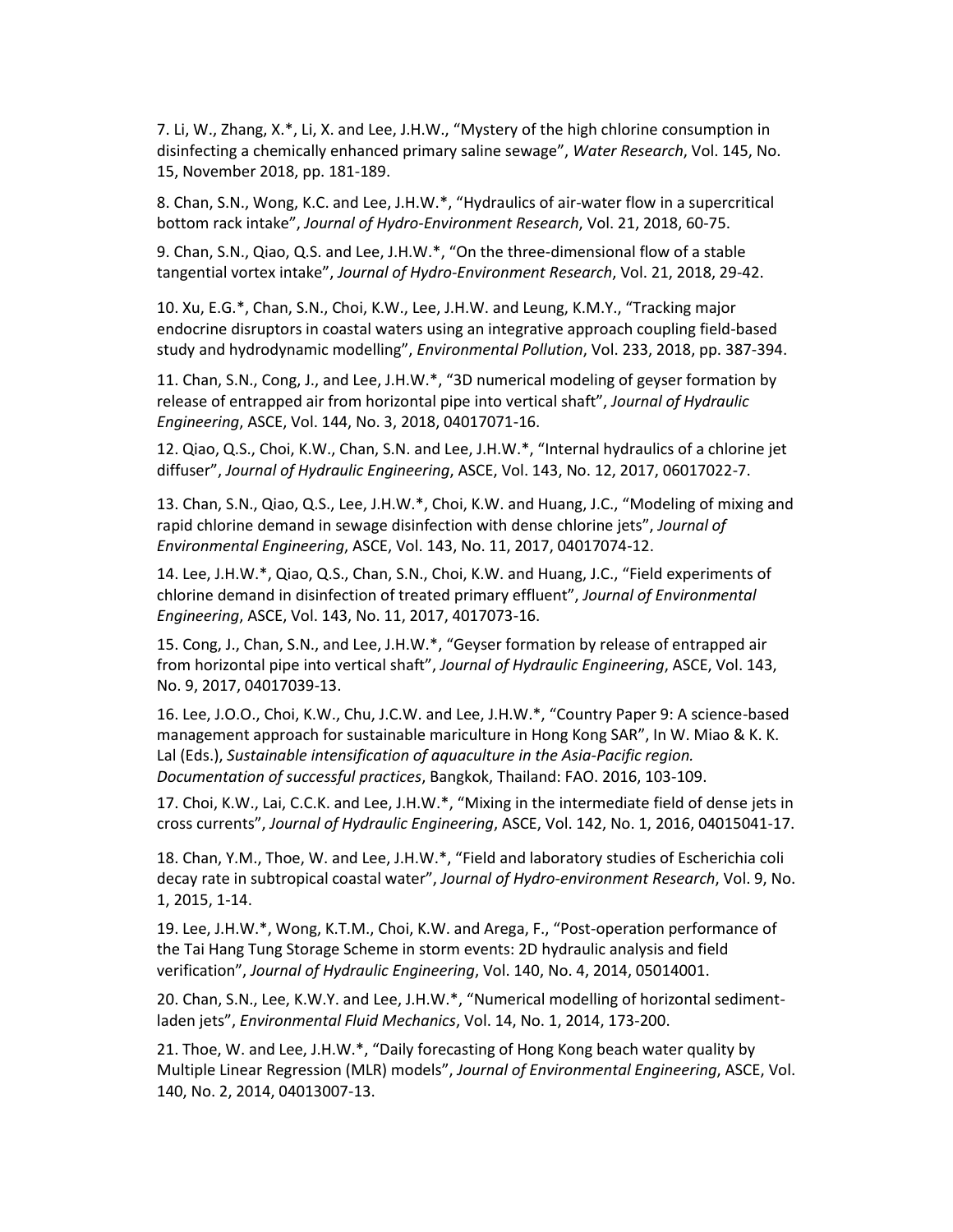22. Chan, S.N., Thoe, W. and Lee, J.H.W.\*, "Real-time forecasting of Hong Kong beach water quality by 3D deterministic model", *Water Research*, Vol. 47, No. 4, 2013, 1631-1647.

23. Wang, Z.Y.\*, Lee, J.H.W. and Xu, M.Z., "Eco-hydraulics and eco-sedimentation studies in China", *Journal of Hydraulic Research*, Vol. 51, No. 1, 2013, 19-32.

24. Lai, A.C.H. and Lee, J.H.W.\*, "Dynamic interaction of multiple buoyant jets", *Journal of Fluid Mechanics*, Vol. 708, 2012, 539-575.

25. Lai, C.C.K. and Lee, J.H.W.\*, "Mixing of inclined dense jets in stationary ambient", *Journal of Hydro-environment Research*, Vol. 6, No. 1, 2012, 9-28.

26. Lee, J.H.W.\*, "Mixing of multiple buoyant jets", *Journal of Hydraulic Engineering*, ASCE, Vol. 138, No. 12, 2012, 1008-1021.

27. Lai, A.C.H., Yu, D.Y. and Lee, J.H.W.\*, "Mixing of a rosette jet group in crossflow", *Journal of Hydraulic Engineering*, ASCE, Vol. 137, No. 8, 2011, 787-803.

28. Choi, K.W., Lee, J.H.W.\*, Kwok, K.W.H., and Leung, K.M.Y., "Integrated stochastic environmental risk assessment of the Harbour Area Treatment Scheme (HATS) in Hong Kong", *Environmental Science and Technology*, Vol. 43, No. 10, 2009, 3705-3711.

29. Mao, J.Q., Lee, J.H.W.\* and Choi, K.W., "The Extended Kalman Filter for forecast of algal bloom dynamics", *Water Research*, Volume 43, Issue 17, 2009, 4214-4224.

30. Wong, K.T.M., Lee, J.H.W.\*, and Harrison, P.J., "Forecasting of environmental risk maps of coastal algal blooms", *Harmful Algae*, Vol.8, Issue 3, 2009, 407-420.

31. Yu, D.Y. and Lee, J.H.W.\*, "Hydraulics of tangential vortex intake for urban drainage", *Journal of Hydraulic Engineering*, ASCE, Vol. 135, No. 3, 2009, 164-174.

32. Harrison, P.J., Yin, K.D., Lee, J.H.W.\*, Gan, J.P., and Liu, H.B., "Physical-biological coupling in the Pearl River Estuary", *Continental Shelf Research*, Vol. 28, 2008, 1405-1415.

33. Choi, K.W. and Lee, J.H.W.\*, "Distributed entrainment sink approach for modelling mixing and transport in the intermediate field", *Journal of Hydraulic Engineering*, ASCE, Vol. 133, No. 7, 2007, 804-815.

34. Yu, D.Y., Ali, M.S. and Lee, J.H.W.\*, "Multiple tandem jets in crossflow", *Journal of Hydraulic Engineering*, ASCE, Vol. 132, No. 9, 2006, 971-982.

35. Lee, J.H.W.\*, Harrison, P.J., Kuang, C.P. and Yin, K.D., "Eutrophication dynamics in Hong Kong waters: physical-biological interactions", in *The Environment in Asia Pacific Harbours* (E.Wolanski, Ed.), Springer, 2006, 187-206 (invited chapter).

36. Lee, J.H.W.\*, Hodgkiss, I.J., Wong, K.T.M. and Lam, I.H.Y., "Real time observations of coastal algal blooms by an early warning system", *Estuarine, Coastal and Shelf Science*, Vol. 65, 2005, 172-190.

37. Choi, K.W. and Lee, J.H.W.\*, "Numerical determination of flushing time for stratified waterbodies", *Journal of Marine Systems*, Vol. 50, No. 3-4, 2004, 263-281.

38. Yu, I.T.S.\*, Li, Y.G., Wong, T.W., Tam, W., Chan, A.T., Lee, J.H.W., Leung, D.Y.C., and Ho, T., "Evidence of airborne transmission of the Severe Acute Respiratory Syndrome (SARS) virus", *New England Journal of Medicine*, Vol. 350, 2004, 1731-1739.